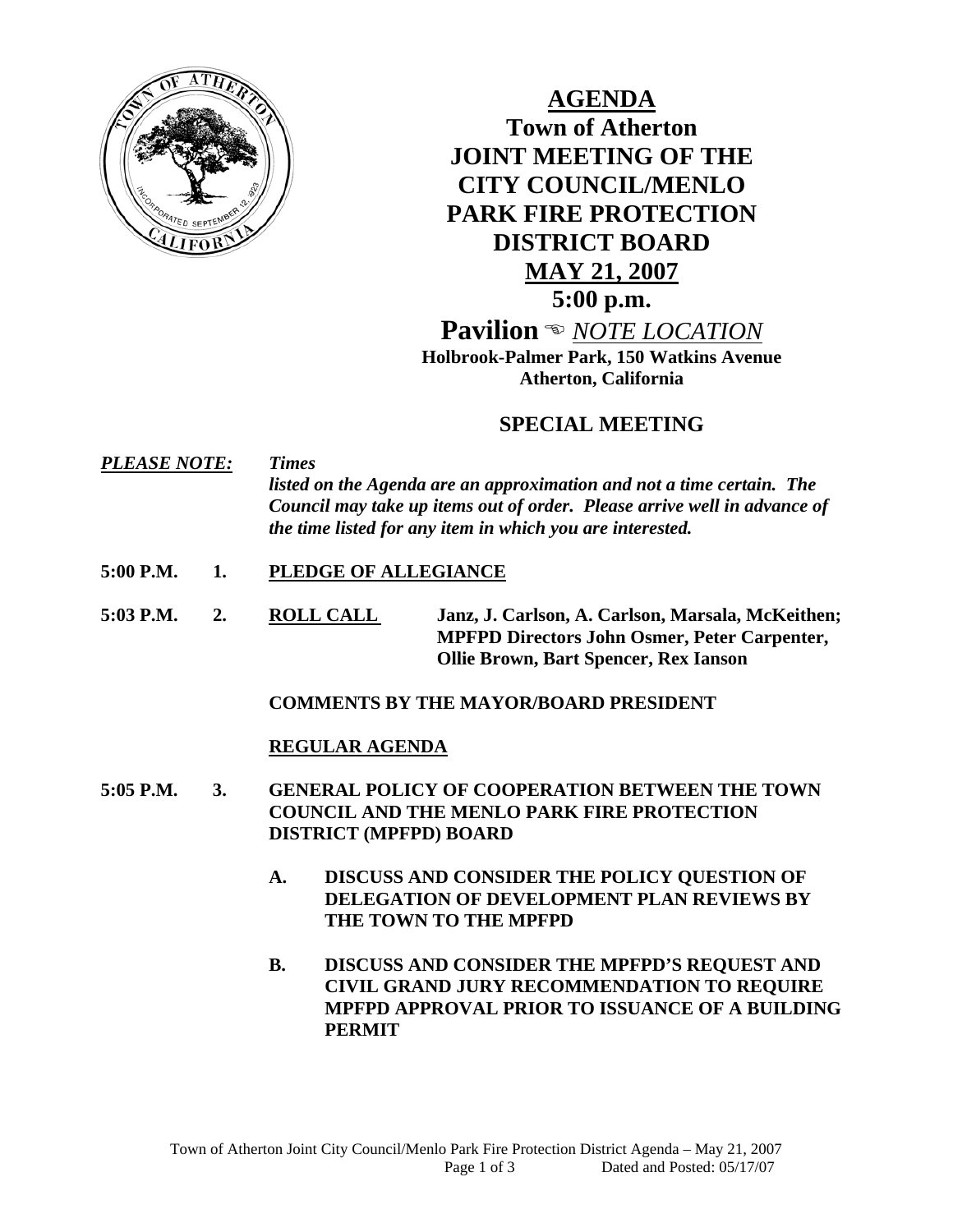- **C. IDENTIFY WHAT SPECIFIC PLANS WOULD BE SUBMITTED TO THE MPFPD FOR REVIEW IF A CONSENSUS IS REACHED REGARDING DELEGATION OF AUTHORITY**
- **D. DEVELOP PLAN REVIEW POLICIES AND PROCEDURES**
- **E. ADOPT A PLAN CONTROL SHEET KNOWN AS THE ATHERTON/MENLO FIRE PLAN SUBMITTAL FORM TO BETTER CONTROL, CLARIFY AND COORDINATE COLLECTIVE SUBMITTAL PROCESSES TO REDUCE CONFUSION AND ANOMALIES**
- **4. DEVELOP A MECHANISM FOR COORDINATION AND COMMUNICATION BETWEEN THE CITY MANAGER AND THE FIRE CHIEF**
- **5. DEVELOP PROCEDURES FOR NOTIFICATION OF NEW RISKS AND SIGNIFICANT INFRASTRUCTURE ISSUES** 
	- **A. THE TOWN AND MPFPD JOINTLY LOOK AT A BROADER FIRE RISK ANALYSIS OF THE TOWN INVOLVING WATER SUPPLY, MAIN SIZE, HYDRANT FLOW, HYDRANT SPACING, GATE ACCESS, HOME LOCATION ON LOTS AND BASEMENT LOCATIONS**
	- **B. DISCUSS AND CONSIDER THE MPFPD STRATEGIC PLAN AS IT RELATED TO THE FIRE FLOW/INFRANSTRUCTURE NEEDS OF THE DISTRICT**
- **6. DISCUSS AND CONSIDER A VOLUNTARY PROGRAM FOR HOME OWNERS TO SUBMIT INOFRMATION FOR PRE-FIRE PLANS**
- **7. DISCUSS AND CONSIDER AN INSPECTION PROGRAM FOR EXISTING STRUCTURES**
- **8. DISCUSS AND CONSIDER INSPECTING DEED RESTRICTIONS FOR NEW BASEMENTS**
- **9. DISCUSS THE REVIEW OF "SUBSTANTIAL" OPEN BUILDING PERMITS BY THE MPFPD; THE GRAND JURY RECOMMENDED THE CITY MANAGER REQUEST THE MPFPD EXAMINE ALL OPEN SUBSTANTIAL CONSTRUCTION PROJECTS**
- **10. DISCUSS AND CONSIDER REVIEWING THE EXISTING TOWN SPRINKLER ORDINANCE THAT WAS ADOPTED IN NOVEMBER 2004**